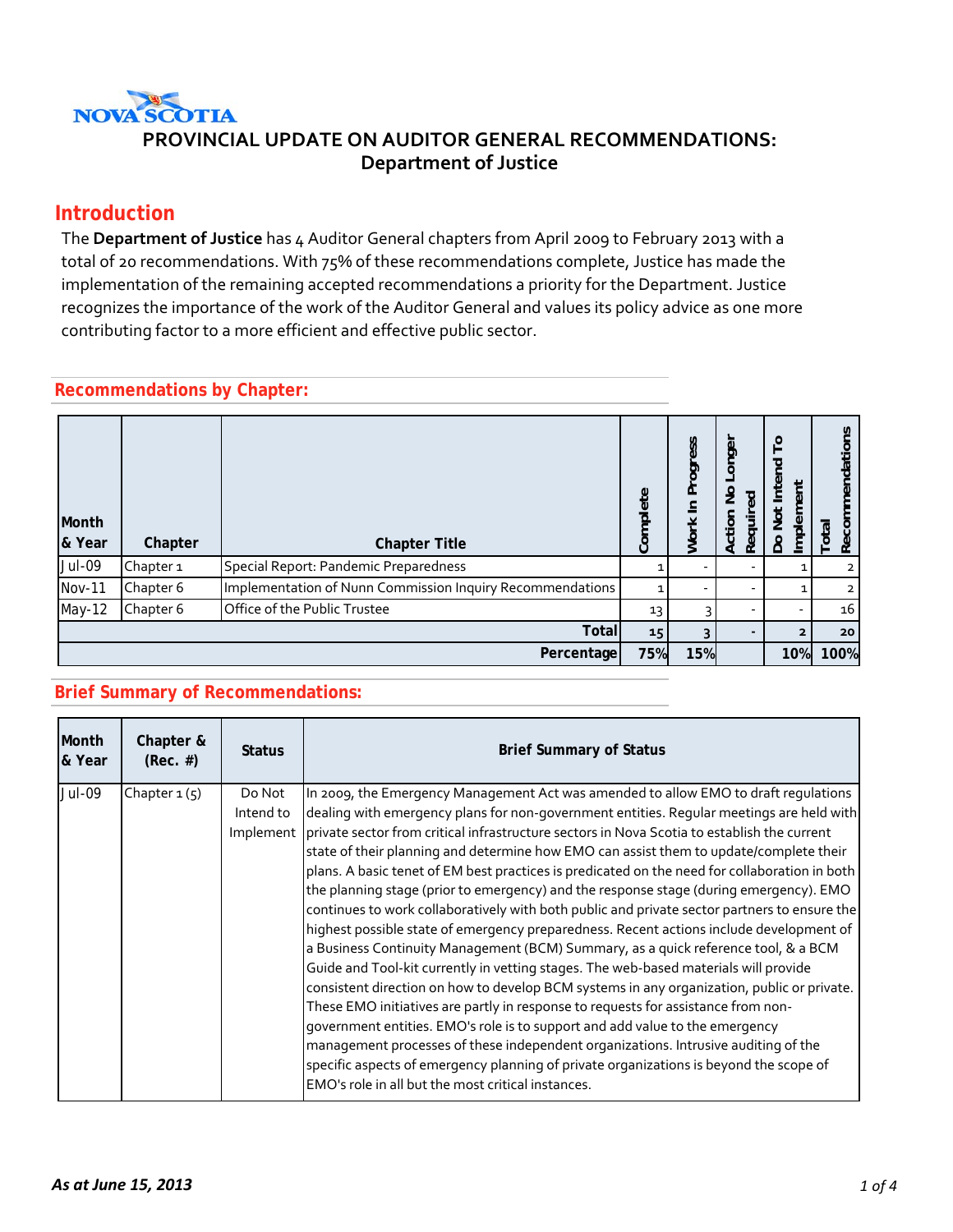

г

# **PROVINCIAL UPDATE ON AUDITOR GENERAL RECOMMENDATIONS: Department of Justice**

| Month<br>& Year | Chapter &<br>$(Rec. \#)$ | <b>Status</b>                    | <b>Brief Summary of Status</b>                                                                                                                                                                                                                                                                                                                                                                                                                                                                                                                                                                                                                                                                                                                                                                                                                                                                                                                                                                                                                                                                      |  |
|-----------------|--------------------------|----------------------------------|-----------------------------------------------------------------------------------------------------------------------------------------------------------------------------------------------------------------------------------------------------------------------------------------------------------------------------------------------------------------------------------------------------------------------------------------------------------------------------------------------------------------------------------------------------------------------------------------------------------------------------------------------------------------------------------------------------------------------------------------------------------------------------------------------------------------------------------------------------------------------------------------------------------------------------------------------------------------------------------------------------------------------------------------------------------------------------------------------------|--|
| <b>Jul-09</b>   | Chapter 1(6)             | Complete                         | In 2009, all government departments were asked to submit business continuity plans<br>(BCPs). 26 BCPs were received and reviewed by EMO (this included all departments, as of<br>2010, and select agencies). EMO gave feedback on all BCPs and continues to provide<br>support and guidance to all departments through the use of tools to assist in the<br>development of BCPs and regular meetings with departments.                                                                                                                                                                                                                                                                                                                                                                                                                                                                                                                                                                                                                                                                              |  |
| <b>Nov-11</b>   | Chapter 6(1)             | Complete                         | Justice has been monitoring training of court staff, and has partnered with Nova Scotia<br>Community College to design and deliver on-line operational training modules. Roll-out of<br>the initial modules addressing provincial court operations began in Feb 2013. Future<br>training modules are planned for design, development and delivery in all other operational<br>areas. Court Services' Organizational Effectiveness Unit will continue to monitor policy and<br>procedure changes in order to update training as required. Processes to evaluate training<br>efficacy are being designed. Discussions are underway to select a Learning Management<br>System (LMS) to facilitate on-line monitoring of staff training and development. This<br>computer based LMS will replace the existing manual paper-based system maintained by<br>Supervisory staff. Significant transformational improvements have been made in the past<br>year and are continuing to be made. Justice will continue to monitor court staff training on<br>an ongoing basis to ensure that it remains current. |  |
| <b>Nov-11</b>   | Chapter 6 (2)            | Do Not<br>Intend to<br>Implement | Justice's evaluation of the youth bail supervision program in 2010 concluded the program<br>was not effective and there was limited use of the service by the courts. The report<br>recommended the program be canceled, and it was canceled effective Apr 1, 2011. All<br>persons, including youth, who are released on bail continue to be subject to conditions<br>imposed by the court; often these conditions include reporting to police on a regular basis.                                                                                                                                                                                                                                                                                                                                                                                                                                                                                                                                                                                                                                  |  |
| May-12          | Chapter 6(1)             | Work in<br>Progress              | The Public Trustee (PT) developed a letter of instruction outlining duties/responsibilities of<br>auctioneers sent into clients' homes searching for assets and another letter of instruction<br>for initial inspectors and family members searching for assets. All 11 recommendations in<br>the Internal Audit Risk Assessment Report have been implemented. A Policy to Identify<br>Conflicts of Interest for People entering Clients' Residences was developed. To determine<br>needs, the PT has begun analyzing new client files and sent a survey to all lawyers and trust<br>officers. The PT will work with Justice Finance to prepare an analysis of resources needed,<br>costing of options, and funding a solution to this recommendation.                                                                                                                                                                                                                                                                                                                                              |  |
| May-12          | Chapter 6(2)             | Complete                         | A policy has been prepared and instituted, effective Aug 14, 2012, requiring that each time<br>auctioneering services are retained, the auctioneer, having viewed the articles to be sold,<br>must sign a letter confirming they have sufficient liability insurance to cover the value of<br>the assets. A draft letter was also prepared for staff use.                                                                                                                                                                                                                                                                                                                                                                                                                                                                                                                                                                                                                                                                                                                                           |  |
| May-12          | Chapter $6(3)$           | Work in<br>Progress              | All 11 recommendations of the Internal Audit Risk Assessment Report were implemented<br>and completed by Mar 5, 2013. Various policies were developed and amendments were<br>made to existing policies dealing with real and personal property. The Public Trustee is<br>continuing to review and strengthen its policies to address risks to our clients' real and<br>personal property.                                                                                                                                                                                                                                                                                                                                                                                                                                                                                                                                                                                                                                                                                                           |  |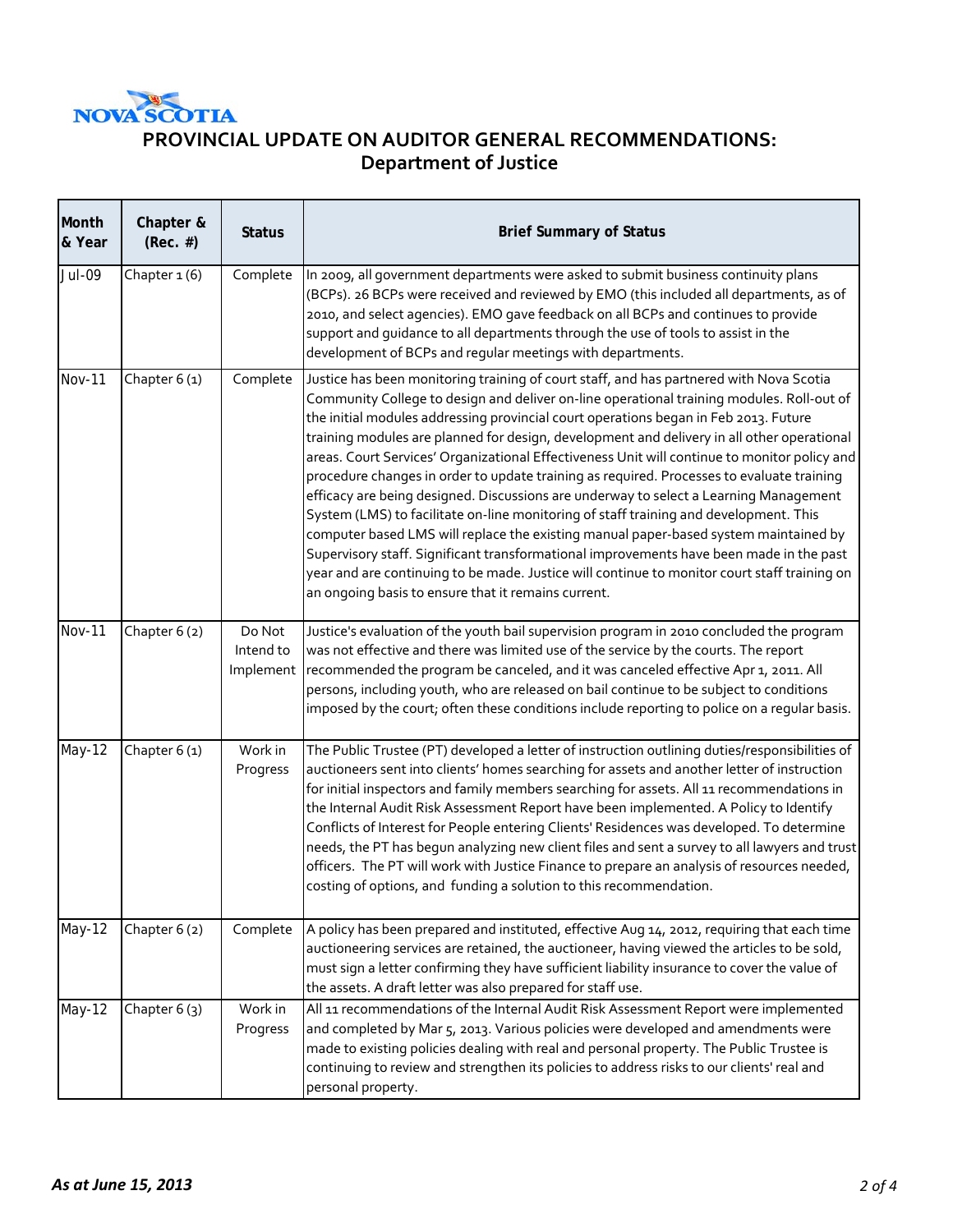

# **PROVINCIAL UPDATE ON AUDITOR GENERAL RECOMMENDATIONS: Department of Justice**

| Month<br>& Year | Chapter &<br>$(Rec. \#)$ | <b>Status</b> | <b>Brief Summary of Status</b>                                                                                                                                                                                                                                                                                                                                                                                                                                                                                                                                                                     |
|-----------------|--------------------------|---------------|----------------------------------------------------------------------------------------------------------------------------------------------------------------------------------------------------------------------------------------------------------------------------------------------------------------------------------------------------------------------------------------------------------------------------------------------------------------------------------------------------------------------------------------------------------------------------------------------------|
| May-12          | Chapter $6(4)$           | Complete      | The Public Trustee has developed a policy called "File Reviews for Estates and Trusts,"<br>which includes a new file review form for Deceased files, Living files, Infant files, and<br>Specific Trust files - all the types of files managed by Public Trustee's Offices's lawyers and<br>trust officers. The policy was developed Sept 11, 2012.                                                                                                                                                                                                                                                 |
| <b>May-12</b>   | Chapter 6(5)             | Complete      | In the new policy, "File Reviews for Estates and Trusts" developed Sept 11, 2012, a system<br>has been established for he files managed by the Public Trustee to be reviewd annually.<br>This will be effective as of April 1, 2014. The files of the Senior Trust Officer will be reviewed<br>in the spring of 2013 as part of this position's annual performance review (when all reviews<br>are conducted by the Public Trustee). Performance goals have already been set for the<br>Senior Trust Officer.                                                                                      |
| May-12          | Chapter 6 (6)            | Complete      | A formal performance management review cycle has just been initiated for all employees<br>of the Public Trustee starting Apr 1, 2012. Performance goals have been established with<br>staff members for the fiscal year ending Mar 31, 2013. Performance goals have been set for<br>the Senior Trust Officer for 2012/13 and a procedure entitled "File Reviews for Estates and<br>Trusts " has been drafted. How and when the files that the Public Trustee manages are to<br>be reviewed has been established within this same procedure memorandum dated Sept.<br>11, 2012.                     |
| <b>May-12</b>   | Chapter 6 (7)            | Complete      | Information about performance standards was requested from other jurisdictions. The<br>Public Trustee analysed the different functions and work the office undertakes, and<br>determined performance standards for these responsibilities. The first draft of the<br>Performance Standards was developed and circulated to staff for comments. Staff<br>feedback was incorporated into a final draft of a Memorandum called "Performance<br>Standards" which was adopted and came into effect on Dec. 11, 2012.                                                                                    |
| May-12          | Chapter 6 (8)            | Complete      | A Policy " Access to the Cabinet in the Vault" has been drafted and will become effective<br>Oct 31, 2012. It provides a detailed procedure about how assets are entered into the vault,<br>the types of items that are to be stored in the locked cabinet in the vault, who is to hold the<br>keys for the cabinet and a form which tracks all entries to the locked cabinet. Two<br>authorized staff members will need to be present when the locked cabinet is opened. This<br>recommendation was to be completed by Oct. 31/12 and that is the date we are making<br>this procedure effective. |
| May-12          | Chapter 6 (9)            | Complete      | The Public Trustee has already developed a formalized procedure to ensure that audits are<br>performed annually and that documentation of the count is maintained.                                                                                                                                                                                                                                                                                                                                                                                                                                 |
| <b>May-12</b>   | Chapter 6(10)            | Complete      | The Public Trustee has already developed a formalized procedure that will require audits of<br>the other assets in the vault to be performed annually by two staff.                                                                                                                                                                                                                                                                                                                                                                                                                                |